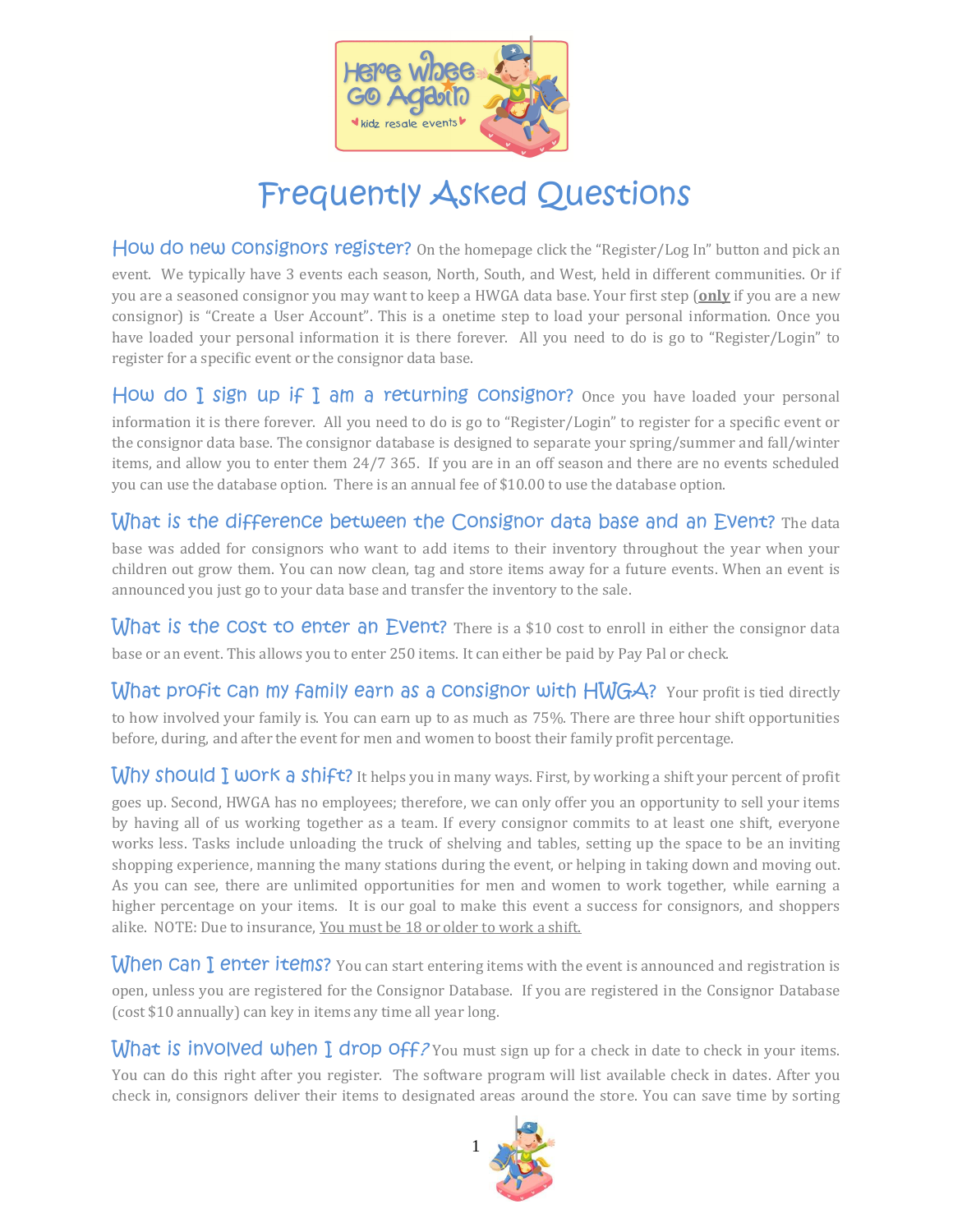your items at home (clothing by gender, size, and type), (toys by baby, toddler, etc.). If you bring a pack & play you will need to set it up.

What Can I sell? Almost all items used for an infant to a 10 year old. Clothing sizes go from newborn to size 12 for children. Due to space constraints, clothing must match the season covered by the sale. Maternity wear and costumes are the exception and can be for all seasons. Other items sold include toys (with working batteries) books, puzzles, electronics, sporting goods, riding toys (seasonal), bedding, cribs that ARE NOT DROP DOWN, car seats, high chairs, booster seats, strollers, swings and much more.

What Can't I sell? Drop side cribs and underwear not in the original package. For other items check the recall list. If an item is recalled but you have fixed it note on the price tag "recalled and now compliant".

What should  $\Gamma$  charge? This is the most frequently asked question. Click on "Consigning ABCs" for some suggestions. The best way to get a competitive price for an item is to make it the best looking one in the event. CLEAN, CLEAN, CLEAN. A shiny new looking toy will sell before the one that is not presented well. Taking the time to make sure yours is the best will reward you in the end. Google "pricing for a resale event" and you will find several sites that give you guidelines.

Does it take a lot of time to make tags? The most efficient way to key in tags is to key in same size items at the same time. It is also faster if you do like items at the same time. For the program to accept it *keep descriptions short, listing the brand name on a separate line and use few capital letter.* You can print tags on either card stock or paper. White or pastel colors work well with our scanners. The scanner will not accept barcodes with bold print.

How do I tag and display clothing? When printing your tags you can either use card stock or paper. Use pins or a tagging gun only for clothing. When affixing tags to clothing you should ONLY attach the tag to the **outside back of the item**. Attach at the collar for tops and at the waistline for bottoms. This speeds up the time at checkout, makes the racks look uniform, as well as aiding the shoppers. If a shopper has to look all over for the tag they will move on to someone else's item. When hanging tops, jackets, etc. always face the hanger the same way. When you look at the front of the item the hanger should look like a question mark.

How do I tag and display other items? The best way to keep your tag on your item is by using clear mailing tape. Please, tape over the entire tag, making it difficult for a shopper to remove. If tagging a toy with small parts put those in a zip lock bag, **tape the bag closed** and attach the bag to the toy either with a zip tie or tape to discourage shoppers from separating the small parts from the toy. Shoppers have been known to switch parts with a lesser priced toy without parts. We have no way to monitor this. Board puzzles are safer if in a zip lock bag that is taped shut. Don't put the price tag in a place that takes away from the overall appearance of the item of a toy. In other words do not slap a tag across the front of a doll. Let the customer decide based on the toy NOT THE PRICE TAG. Use the bottom or back when possible. This does not pertain to larger items like tables and chairs. Those prices should be visible.

What happens to my unsold items? One of the options during the pricing system is to mark the tag "donate". HWGA has partnered with a variety of children's charities for each event. They will pick up donated items. If your items are marked donate you can run a report for our account when you have your taxes done. If you donate at the end of the sale and have not marked your items to be donated you cannot run a report, as the computer has no way of knowing you choose that option at that time. So please if you think you are going to donate your items make it clear on the tag.